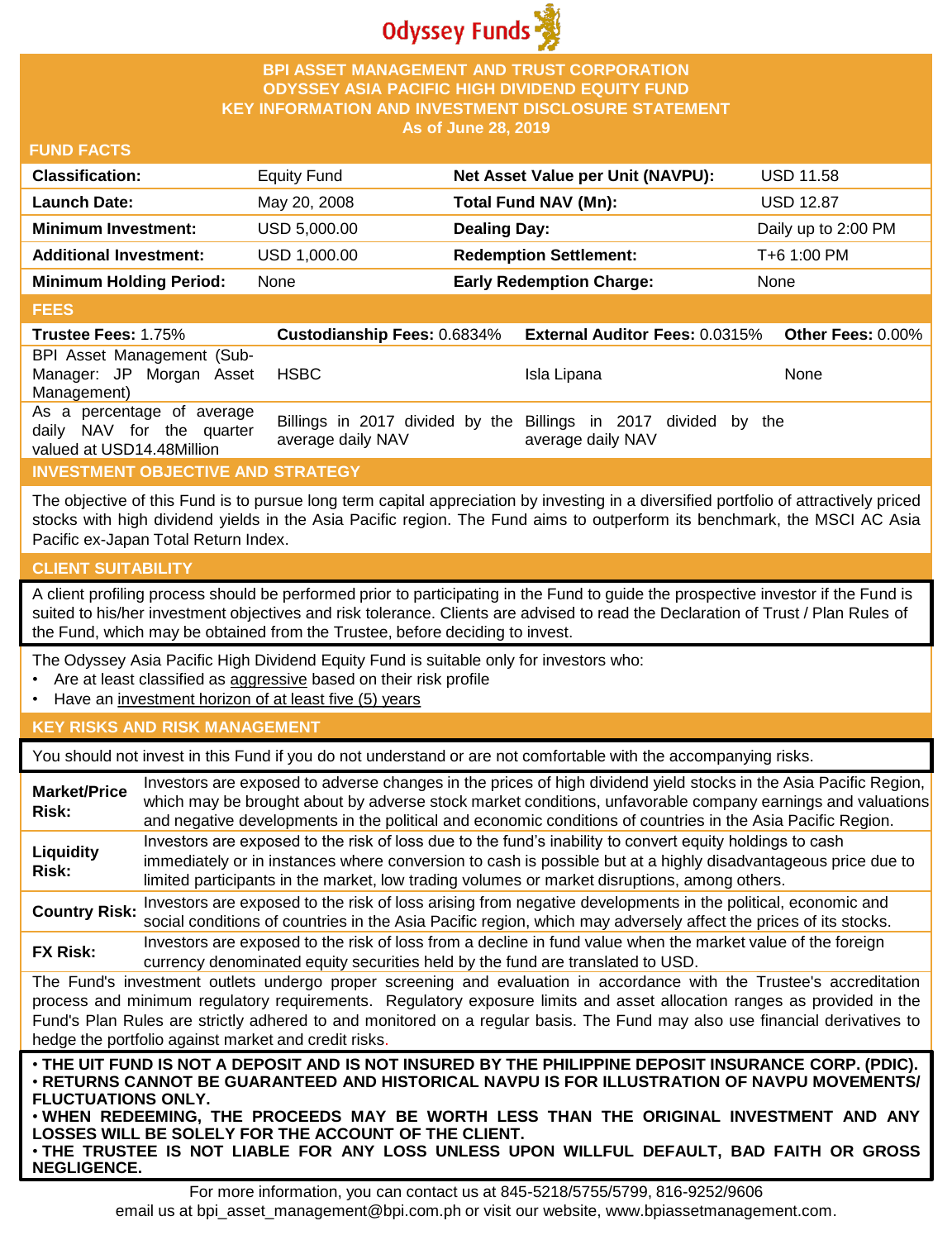## **FUND PERFORMANCE AND STATISTICS AS OF JUNE 28, 2019**

(Purely for reference purposes and is not a guarantee of future results)

#### **NAVPU GRAPH**



Benchmark\* : MSCI AC Asia Pacific ex-Japan Total Return Index

| <b>CUMULATIVE PERFORMANCE (%) 1</b>    |            |         |       |      |         |       |
|----------------------------------------|------------|---------|-------|------|---------|-------|
|                                        | 1 mo       | 3 mos   | 6 mos | 1YR  | 3YRS    | S.I   |
| Fund                                   | 5.95       | 0.52    | 10.29 | 4.99 | 22.93   | 15.80 |
| <b>Benchmark</b>                       | 6.34       | 0.71    | 12.65 | 0.81 | 38.03   | 46.04 |
| <b>ANNUALIZED PERFORMANCE (%) 1</b>    |            |         |       |      |         |       |
|                                        | 1YR        | 2YRS    | 3YRS  | 4YRS | 5YRS    | S.I   |
| Fund                                   | 4.99       | 3.36    | 7.12  | 2.72 | 2.23    | 1.33  |
| <b>Benchmark</b>                       | 0.81       | 5.10    | 11.34 | 5.50 | 4.22    | 3.47  |
| <b>CALENDAR YEAR PERFORMANCE (%) 1</b> |            |         |       |      |         |       |
|                                        | <b>YTD</b> | 2018    | 2017  | 2016 | 2015    | 2014  |
| Fund                                   | 10.29      | $-9.01$ | 20.33 | 3.45 | $-9.91$ | 7.08  |
| <b>Benchmark</b>                       | 12.65      | -14.23  | 37.63 | 6.18 | $-9.47$ | 3.71  |

# **PORTFOLIO COMPOSITION**

| <b>Allocation</b>                      | % of Fund     |
|----------------------------------------|---------------|
| <b>Equities</b>                        | 99.60         |
| Cash                                   | 2.82          |
| Time deposits and money market         |               |
| Other receivables - net of liabilities | $-2.42$       |
| <b>Top Five Sector Holdings</b>        | % of Equities |
| China                                  | 22.96         |
| Australia                              | 16.57         |
| Hong Kong                              | 15.12         |
| Taiwan                                 | 12.74         |
| Korea                                  | 10.11         |
| <b>Top Five Country Weightings</b>     | % of Equities |
| <b>Financials</b>                      | 33.64         |
| Real Estate                            | 18.66         |
| Information Technology                 | 17.08         |
| Industrials                            | 9.16          |
| Energy                                 | 5.64          |

| <b>NAVPU</b> over the past 12 months     |       |
|------------------------------------------|-------|
| Highest                                  | 11.88 |
| Lowest                                   | 10.29 |
| <b>STATISTICS</b>                        |       |
| Portfolio Beta                           | 0.99  |
| Volatility, Past 1 Year (%) <sup>2</sup> | 12.55 |
| Sharpe Ratio <sup>3</sup>                | 0.22  |
| Information Ratio <sup>4</sup>           | 0.90  |
| <b>Current Number of Holdings</b>        | 66    |

## <sup>1</sup>Returns are net of fees.

<sup>2</sup>Measures the degree to which the Fund fluctuates vis-à-vis its average return over a period of time.

<sup>3</sup>Used to characterize how well the return of a Fund compensates the investor for the level of risk taken. The higher the number, the better.

<sup>4</sup>Measures reward-to-risk efficiency of the portfolio relative to the benchmark. The higher the number, the higher the reward per unit of risk.

<sup>5</sup>Since inception.

6 Includes accrued income, investment securities purchased, accrued expenses, etc.

\*Declaration of Trust is available upon request through branch of account.

# **TOP TEN HOLDINGS**

| <b>Name</b>                                | % of Equities |
|--------------------------------------------|---------------|
| Taiwan Semiconductor<br>Manufacturing      | 5.15          |
| Samsung Electronics                        | 4.77          |
| China Life Insurance                       | 3.67          |
| Ping An Insurance                          | 3.14          |
| Australia and New Zealand Banking<br>Group | 2.88          |
| Sun Hung Kai Properties                    | 2.84          |
| <b>BOC Hong Kong</b>                       | 2.72          |
| Mapletree Logistics Trust                  | 2.55          |
| Hong Kong Exchanges & Clearing             | 2.51          |
| Bangkok Bank                               | 2.51          |

# **RELATED PARTY TRANSACTIONS\***

The Fund has no transactions and outstanding investments with entities related to BPI Asset Management and Trust Corporation (BPI AMTC).

\* Related party in accordance with BPI AMTC's internal policy.